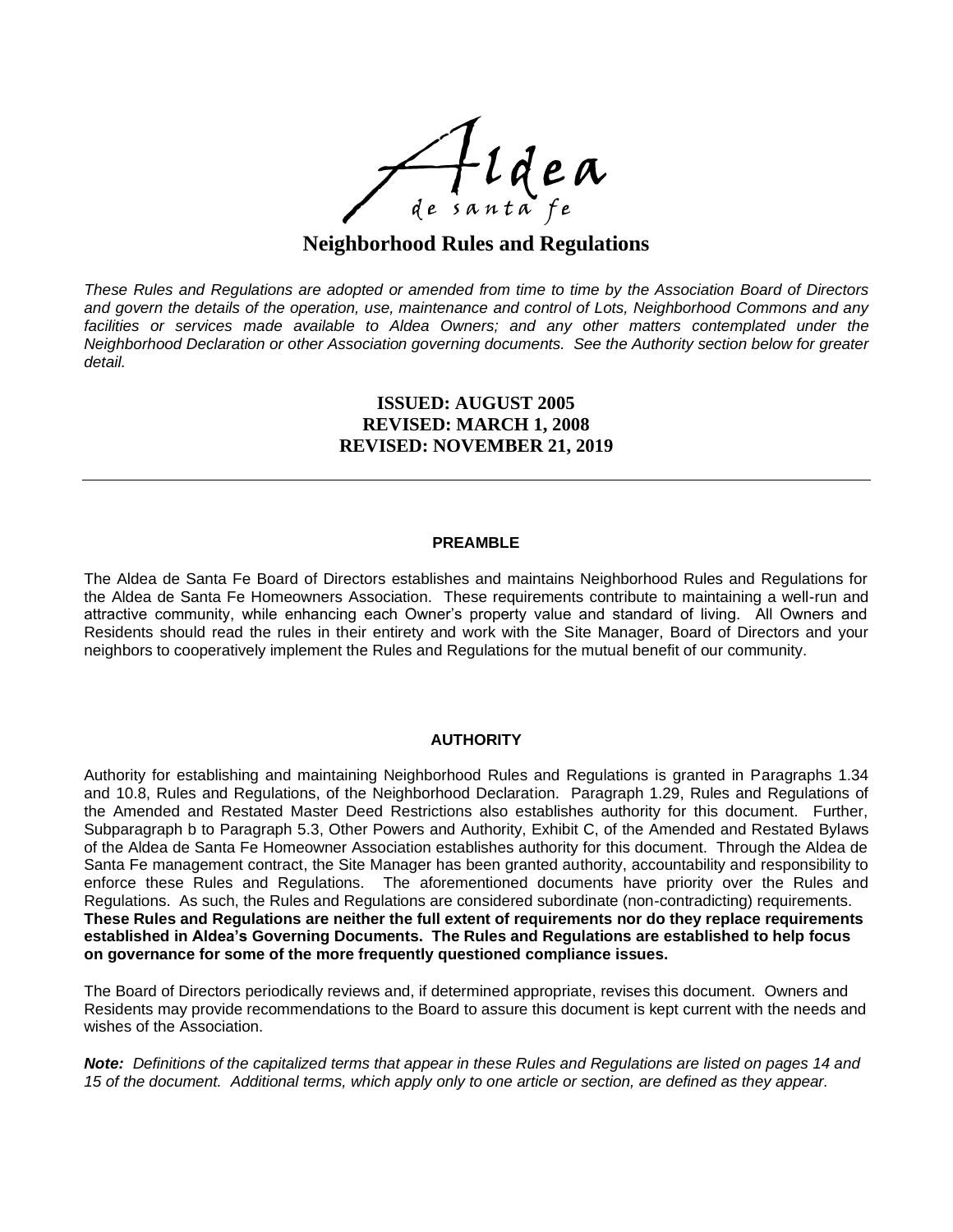# **Table of Contents**

| Preamble                                                                             | 1                         |
|--------------------------------------------------------------------------------------|---------------------------|
| Authority                                                                            | 1                         |
| Federal, New Mexico and County Laws                                                  | 3                         |
| <b>Governing Documents</b>                                                           | $\ensuremath{\mathsf{3}}$ |
| Variance from Governing Documents                                                    | 3                         |
| Architecture, Design, Building and Variations                                        | 3                         |
| Additions to the Exterior of Structure and Lots                                      | 4                         |
| Landscaping                                                                          | 4                         |
| Maintenance of Property and Vacant Lots                                              | 4                         |
| <b>Holiday Decorations</b>                                                           | 5                         |
| <b>Exterior Lighting</b>                                                             | 5                         |
| Satellite Dishes, Antennae, Conduit and Wiring                                       | 5                         |
| Windows, Window Treatments and Doors                                                 | 5                         |
| <b>Driveways and Sidewalks</b>                                                       | 5                         |
| Outdoor Furniture, Clotheslines, Flags, Banners, Signage & Flyer Postings, Temporary |                           |
| Displays, Recreational and Miscellaneous Items                                       | 6                         |
| Pets and Animals                                                                     | $\,6$                     |
| <b>Nuisances</b>                                                                     | $\overline{7}$            |
| Trash and Rubbish Control                                                            | $\overline{7}$            |
| Vehicles, Machinery, Equipment and Parking                                           | $\overline{7}$            |
| <b>Home Businesses</b>                                                               | 9                         |
| Signage                                                                              | 9                         |
| <b>Temporary Structures</b>                                                          | 9                         |
| <b>Water Features</b>                                                                | 9                         |
| Use and Leasing of Residential Units                                                 | 9                         |
| <b>Flyer Boxes</b>                                                                   | 10                        |
| Complaints                                                                           | 10                        |
| Damage to Property                                                                   | 10                        |
| <b>Firearms and Weapons</b>                                                          | 10                        |
| Flammables, Explosives and Toxic Substances                                          | 10                        |
| <b>Fire Risk</b>                                                                     | 11                        |
| Water Conservation and Erosion Control                                               | 11                        |
| Noise                                                                                | 11                        |
| Amenities                                                                            | 11                        |
| Neighborhood Commons                                                                 | 11                        |
| <b>Additional Regulations</b>                                                        | 12                        |
| <b>Enforcement and Remedies</b>                                                      | 12                        |
| Miscellaneous                                                                        | 12                        |
| Definitions                                                                          | 14                        |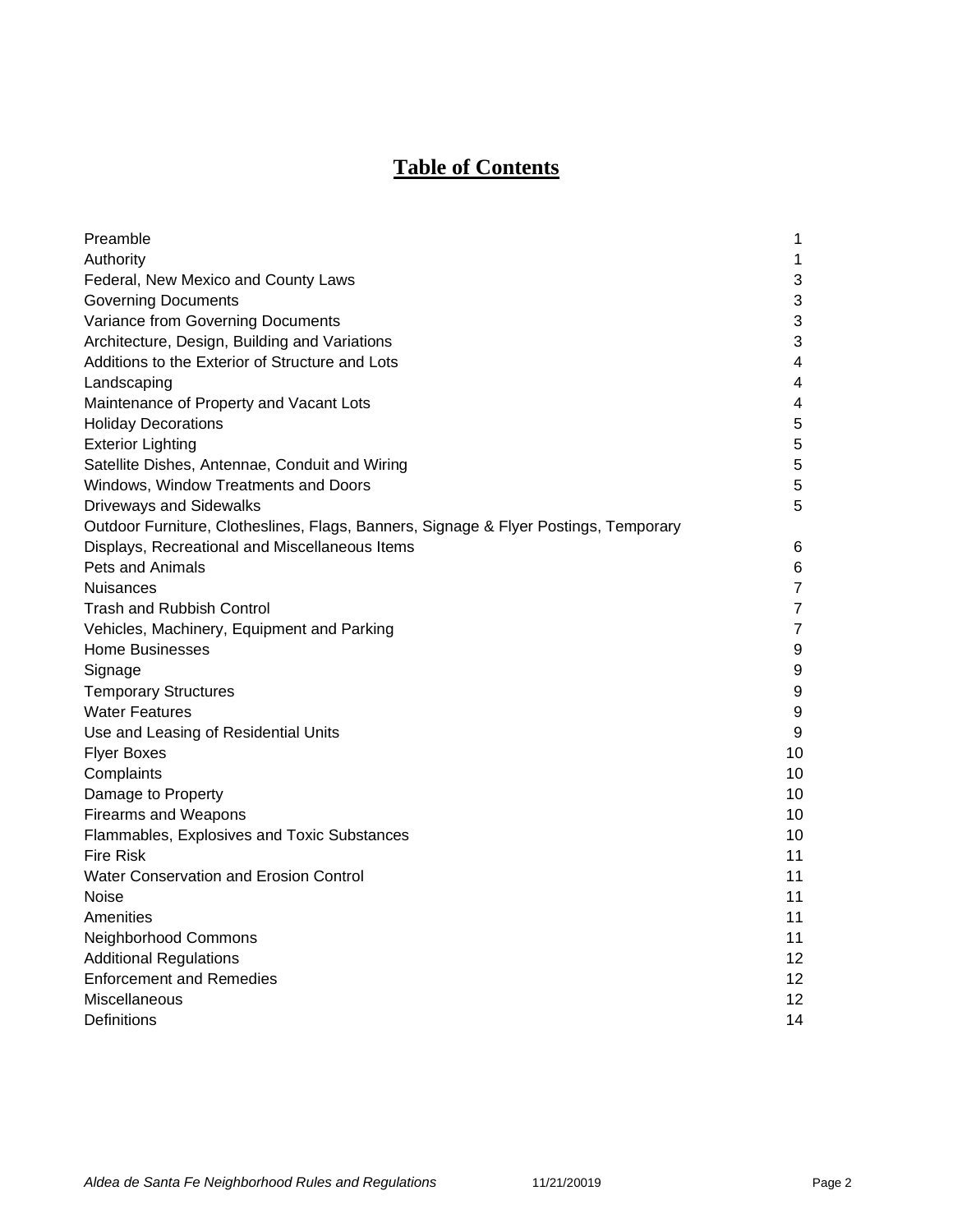# **RULES AND REGULATIONS**

# 1. Federal, New Mexico State and County Laws

Any infringement of the law or suspicious activity shall be reported directly to the appropriate law enforcement agency by the Owner/resident.

Fire and/or health emergencies shall be reported directly to the appropriate service by the Owner/resident.

Aldea de Santa Fe is subject to all Federal, State and County laws and requirements. Neither the Board of Directors nor the Site Manager act in the capacity of officers of the law.

# 2. Governing Documents

Because of the volume and level of details within the Governing Documents and to avoid conflict or omission within the Rules and Regulations, it is up to each Owner to be familiar, and comply, with all of the Governing Documents. All Governing Documents are made available to Owners upon closure of the purchase of their lot.

In case of conflict, the Neighborhood Declaration, Master Deed Restriction and/or Design Code supersede the Rules and Regulations.

The Board has the right to adopt, modify and amend these Rules and Regulations in such a manner as the Board, in its sole discretion, determines to be appropriate. Upon approval of the Board, changes to these Rules and Regulations shall be binding on all Owners and all Lots.

# 3. Variance from Governing Documents

Variance from the Rules and Regulations is the privilege of the Board of Directors and is assigned to the Site Manager where specified herein.

Variance from the Design Code is the privilege of the Architectural Review Committee.

Variance to the Neighborhood Declaration and/or the Master Deed Restriction is as specified therein.

Judgement for any variance from the requirement or change to the document should be made with consideration for, but not limited to, existing topographical or landscape conditions, architectural merit and how the variance/change proposed will affect the Owners and/or Aldea de Santa Fe. All applications for variances/change must be submitted in accordance with the Governing Documents. If no such guideline exists, the request for variance shall be submitted in writing to the Neighborhood Association Board of Directors.

No Owner shall be entitled to rely on a previously granted variance as a precedent for granting a similar, subsequent variance.

# 4. Architecture, Design, Building and Variations

Requirements associated with submittal and approval of design, construction, maintenance, landscaping, drainage and requests for variations to the design requirements are detailed within the Residential Design Code established by the Architectural Review Committee (ARC). Compliance with these requirements is necessary to achieve and maintain the design characteristics that make Aldea a distinctive and desirable community.

Although the Rules and Regulations may refer to some portions of the Design Code, Owners must comply with all sections of the Design Code.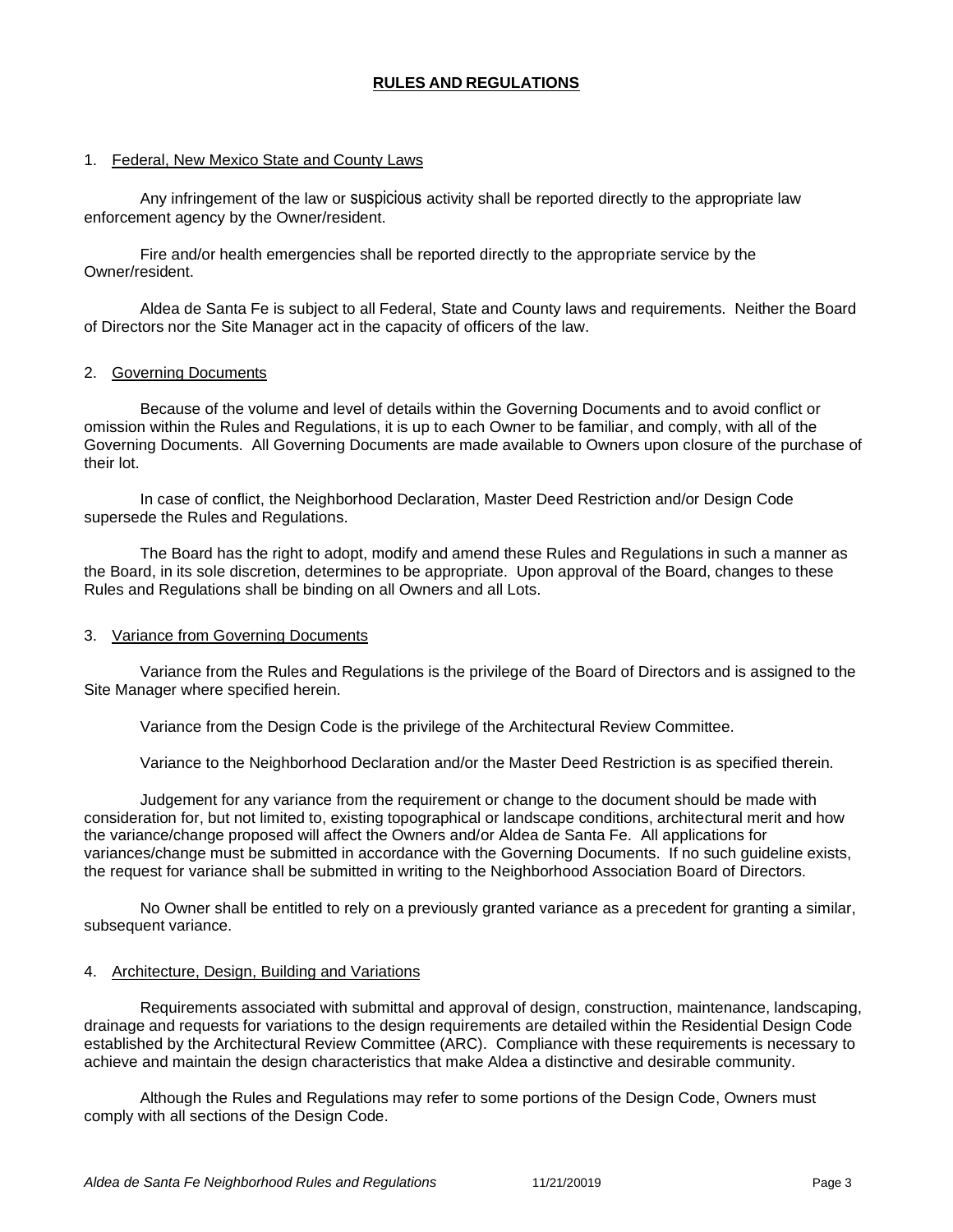The Architectural Review Committee has the authority and responsibility to make modifications and amendments to the Design Code. Changes to the Design Code shall be coordinated with the Board of Directors for final approval. Upon approval, such changes shall be binding on all Owners and all Lots (not retroactive).

Community planning and administration of the Design Code, and Authority for the Aldea de Santa Fe Architectural Review Committee, is established in Article 5 of the Neighborhood Declaration.

Authority for the Aldea de Santa Fe Residential Design Code is established in Design Code, Article 3, Master Deed Restrictions.

# 5. Additions to the Exterior of Structures and Lots

Once a Certificate of Compliance has been granted, all changes to the exterior of the structure and Lot must have prior approval by the Architectural Review Committee.

Owners may modify or otherwise change the appearance and/or function of their property only with prior approval of the Architectural Review Committee. Without such approval the Owner operates outside of compliance with the Design Code and does so at risk. Because of the size of Aldea, it is not possible for the Site Manager to regularly assess all Lots for compliance. Consequently, the Owner of a non-compliant structure / Lot may be notified of a violation after the modification or change was made. The duration of a noncompliance does not imply tacit approval. Such noncompliance may result in a fine or the requirement for the noncomplying construction to be removed or altered.

An act of noncompliance by one Owner does not justify another Owner taking the same action. Therefore, obtaining prior approval from the Architectural Review Committee is required.

# 6. LANDSCAPING

Except to the extent provided to the contrary in the Landscape Regulations, which constitute part of the Design Code, or unless otherwise approved in writing by the Architectural Review Committee, the following shall be applicable to all Lots:

a. No plant materials shall be placed or permitted to remain on any Lot if the same would interfere with or obstruct traffic sight lines for any of the Common Roads. The determination of whether any such obstruction exists shall be made by the Architectural Review Committee, whose determination shall be final, conclusive and binding on all Owners.

b. No rocks, rock walls or other structures or materials shall be placed on any Lot as a front or side yard border or to prevent vehicles from parking on or pedestrians from walking on any portion of the common areas or to otherwise impede or limit access to the same unless otherwise approved in writing by the Architectural Review Committee.

# 7. MAINTENANCE OF PROPERTY & VACANT LOTS

All portions of a Lot outside enclosed structures shall be kept in a clean and tidy condition at all times. No rubbish or debris of any kind shall be placed or permitted to accumulate within, upon or adjacent to any Lot so as to render any such property or any portion thereof, or activity thereon, unsanitary, unsightly, offensive or detrimental to any other portion of the Property.

Each Owner shall keep all shrubs, trees, hedges and plantings of every kind located on his Lot(s) or Parcel(s) neatly trimmed, shall keep all such areas properly cultivated and free of trash, weeds and other unsightly material and shall maintain all paved, concrete and other synthetically surfaced areas, including, but not limited to, driveways, roadways and parking areas, in good condition and repair.

All dead vegetation, including trees, shall be removed and replaced by the owner in a timely manner. Plantings are to be trimmed and cut by the Owner as necessary at regular intervals to maintain them in a neat and attractive manner. All landscaping to be installed by an Owner in any location on any Lot shall be first approved by the ARC.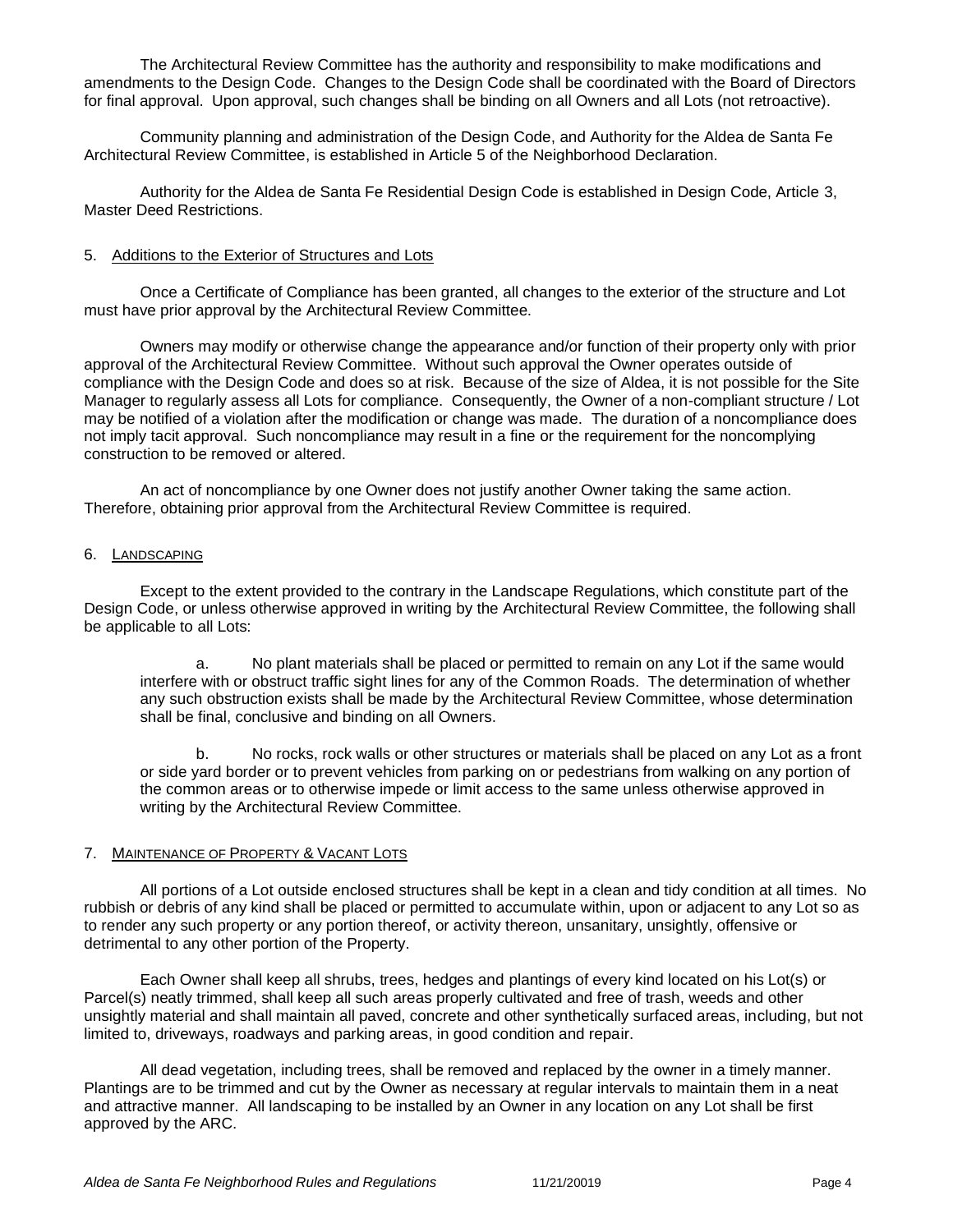All improvements upon any Lot will at all times be kept in good condition and repair and adequately painted or otherwise maintained by the Lot Owner. With proper legal notice, the Association, and the ARC will have the right at any reasonable time to enter upon any Lot to replace, maintain, and cultivate shrubs, trees or other plantings as deemed necessary, remove debris or unsightly material and to paint, repair, or otherwise maintain any improvements in need thereof, and to charge the cost thereof to the Lot Owner. (The Association, ARC and/or individuals entering upon any Lot pursuant to this paragraph shall not be liable to the Owner for trespass, conversion or damages of any kind, except in case of intentional misdeeds and gross negligence.

# 8. HOLIDAY DECORATIONS.

Exterior holiday lights and/or decorations may be erected on the exterior of Units in commemoration or celebration of publicly observed holidays provided that such lights or decorations do not unreasonably disturb the peaceful enjoyment of adjacent Owners by illuminating bedrooms, creating noise or attracting sightseers. All lights and decorations must be removed within thirty (30) days after the holiday has ended. Decorations or lights may not be displayed more than thirty (30) days in advance of the holiday. The Association will have the right, upon thirty (30) days' prior written notice, to enter upon any Lot and summarily remove exterior lights or decorations displayed in violation of this provision. The Association, and the individuals removing the lights and decorations, will not be liable to the Owner for trespass, conversion or damages of any kind except in the case of intentional misdeeds and gross negligence.

# 9. EXTERIOR LIGHTING

Security lights with motion sensors and timers set to one (1) minute maximum that are not visible from the street are not required to be fully shielded, but the light coming from the fixture (the light source) shall not be visible off the property. For all exterior lighting applications, refer to the Design Code.

Variations from these rules may be obtained with prior written authorization from the Architectural Review Committee.

#### 10. WINDOWS, WINDOW TREATMENTS AND DOORS

No foil or other reflective materials shall be installed on any windows or used for sunscreens, blinds, shades or other purposes.

Wooden screen doors and wooden storm doors may be used on any building subject to the written approval by the Architectural Review Committee. No aluminum or metal doors with glass fronts (e.g., storm doors) shall be allowed on any building. Security doors are not permitted. Appropriate window treatments shall be used on all windows. Sheets, bed linens, blankets and paper or plastic bags are not acceptable window treatments.

#### 11. SATELLITE DISHES, ANTENNAE, CONDUIT AND WIRING

No exterior radio antennas, television antennas, or other antennas, satellite dish, or audio or visual reception device of any type shall be placed, erected, or maintained on any Lot except inside a Unit however, that the requirements of this Section shall not apply to those "antennas" (including certain satellite dishes) which are specifically covered by the Telecommunications Act of 1996 and/or applicable regulations.

#### 12. DRIVEWAYS AND SIDEWALKS

Owners shall keep the sidewalks clear of foreign objects including tools, toys, plant matter, loose stones, ice and/or snow. Sidewalks shall not be blocked by vehicles on driveways.

Driveways shall be kept neat and in good repair, i.e., to include, but not limited to, no weeds, ruts, displaced gravel, exposed subsurface and/or damaged hard surface.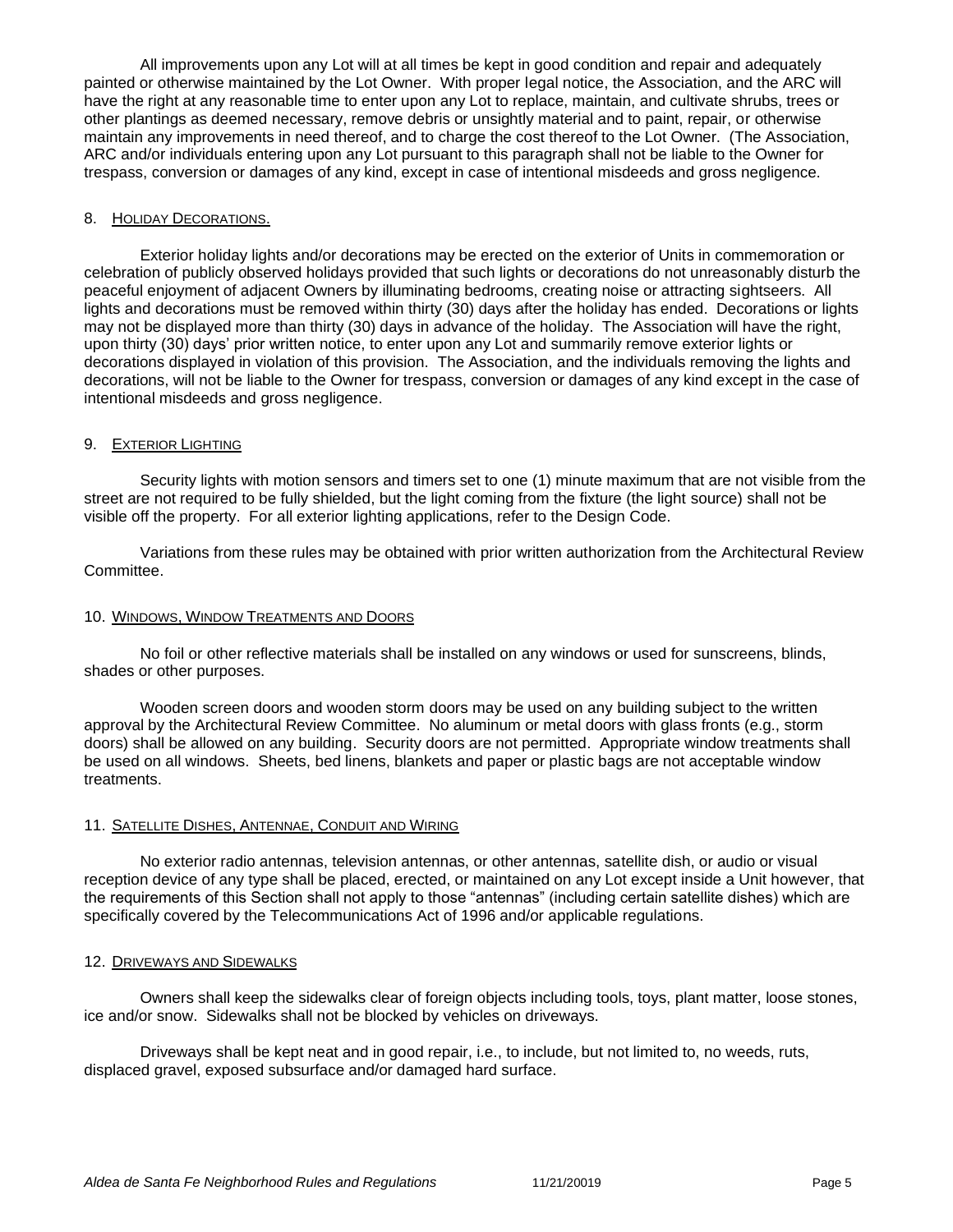# 13. OUTDOOR FURNITURE, CLOTHESLINES, RECREATIONAL AND MISCELLANEOUS ITEMS, FLAGS, BANNERS, SIGNAGE POSTINGS, FLYERS AND TEMPORARY DISPLAYS

No interior furniture or furnishings (i.e., sofas, appliances, etc.) shall be permitted to remain on the exterior of any Lot in a location visible from outside the lot. Only appropriate outdoor furniture consistent with the design of Aldea is permitted.

Wood piles, free-standing playhouses, tree houses, children's toys, swing sets, jungle gyms, trampolines and other outdoor and recreational or play equipment and appurtenances shall be located, to the extent practicable, so that the same are not visible from off the lot (other than alleyways). If any of said items are visible from outside the lot off the lot they shall be screened by a wall, fence and /or landscaping as required by the Architectural Review Committee. There must be no storage of toys, equipment, clutter and/or debris in public view.

Basketball backboards are prohibited on any Lot.

Outside clotheslines are prohibited. No clothing, rugs or other items shall be hung, placed or allowed to remain on any railing, fence or wall.

Barbecue grills or other types of outdoor cooking equipment and apparatus shall be located only at the rear of a Residential Unit and, to the extent practicable, shall not be visible from any of the Common Roads (other than alleyways).

American and/or New Mexican flags may be displayed. Proper flag etiquette, as required by law, must be observed. Except as stated in this subsection regarding American and New Mexican flags, no advertising flagpoles, standards, flags, banners, balloons, billboards, flashing lights or lighted panel signs are allowed to be placed anywhere on a Residential Unit.

No notices, flyers, or advertisements shall be posted on or within the Neighborhood Commons or the Common Roads within or on any Commons of Aldea de Santa Fe, without prior written notice of the Site Manager.

The installation of canopies, awnings and sunscreens are prohibited, unless specifically approved by the Architectural Review Committee.

Any weathervanes or weather stations to be installed on a building must be approved by the Architectural Review Committee.

# 14. PETS AND ANIMALS

No animals, to include farm animals, shall be bred or raised for commercial purposes.

Owners/occupants may keep a reasonable number of domesticated household pets upon any lot or improvement, so long as such pets do not create a nuisance to the neighbors or the community.

Pets shall not be allowed to roam unattended within Aldea; all pets must be kept and maintained within either the residential unit or building situated on a lot, or within fenced or walled areas on a lot, as approved by the Architectural Review Committee (ARC). Animals are not permitted in pens, cages or other enclosures outside of the residence.

All pets must be kept on a leash while in the Aldea Common Areas. Dogs are permitted to be without a leash only in the open space areas of Aldea and only if the dog responds immediately to voice commands. "Responds immediately" means the dog comes to the owner with a single command.

Owners/handlers are not permitted to leave excrement on the lot of any other owner, on or within the right of way of any of the common roads or on or within any portion of the neighborhood commons, and the owner of such pet shall immediately remove and dispose of the same. Each owner shall be liable to the neighborhood Association for the costs of repairing any damage to the neighborhood commons caused by the pet of such owner or occupant.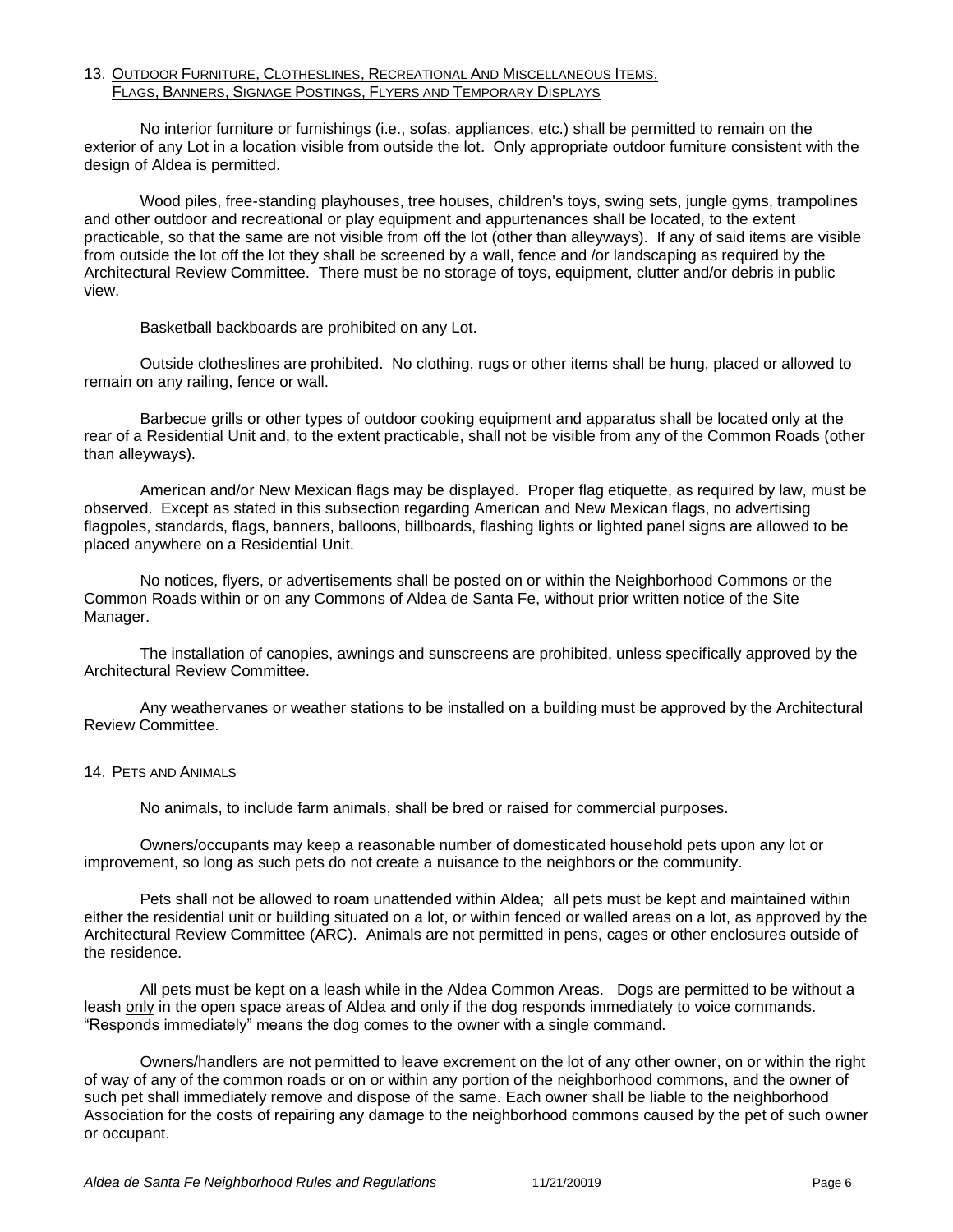No pet shall be allowed to make an unreasonable amount of noise, either inside or outside, become a nuisance or create any actual or perceived danger or concern for other owners or occupants and their family members.

Notwithstanding anything provided to the contrary, to the extent any owner or occupant violates any of the laws, statutes, ordinances, or regulations of any applicable governmental authority with respect to any pets or other animals maintained by such owner or occupant on or within or upon any lot or any improvements thereto or within any other portion of the Aldea de Santa Fe, then enforcement of such laws, statutes, ordinances and regulations may be solely by the applicable governmental authority or the Neighborhood Association.

## 15. NUISANCES

No nuisance or immoral, improper, offensive or unlawful act by any Owner or resident shall be permitted on any Lot or on any Commons. This prohibition includes being obnoxiously intoxicated, obnoxiously loud, and being offensively aggressive. No immoral, improper, offensive signage or decals shall be permitted on any Lot or on any Commons by any Member or Occupant.

Noxious or offensive activities shall not be conducted on any Lot or any improvements thereto or in any part of the Neighborhood Commons, and each Owner and Occupant shall refrain from any act or use of a Lot or any improvements thereto which could cause disorderly, unsightly or unkempt conditions, result in the cancellation of or increase in insurance coverage or premiums for any portion of Aldea de Santa Fe or be in violation of any applicable governmental regulations. Without limiting the generality of the foregoing, no exterior horns, whistles, bells or other sound devices (other than speakers which do not create a nuisance or a sound level which becomes an annoyance to the Owners or Occupants of any adjacent Lots or Lots in near proximity), other than security and fire alarm devices used exclusively for such purposes, shall be located, used or placed upon any Lot or the improvements thereto or other portion of Aldea de Santa Fe without the prior written consent of the Architectural Review Committee; provided, however, that the foregoing shall not apply to the use of any of the foregoing devices within any of the recreational areas, if any, which constitute part of the Neighborhood Commons or within the Village Center.

## 16. TRASH AND RUBBISH CONTROL

Santa Fe has multiple trash collection providers, recycling centers as well as a county land fill. Each Owner shall select a trash control means and assure that trash removal/collection does not become a problem.

No trash, garbage, rubbish or debris of any kind shall be dumped, placed or permitted to accumulate upon any portion of Aldea de Santa Fe nor shall any nuisance or odors be permitted to exist or operate upon or arise from any Lot or any improvements which would render any portion thereof unsanitary, unsightly, offensive or detrimental to persons using, occupying or owning any other Lots within Aldea de Santa Fe or any other real property in close proximity to Aldea de Santa Fe. Any Owner or Occupant who dumps, places or allows trash or debris to accumulate on the Lot or on any other portion of Aldea de Santa Fe shall be liable to the Neighborhood Association for all costs incurred by the Neighborhood Association to remove the same.

Trash, garbage and any other refuse or waste shall not be kept on any Lot except in sanitary containers or garbage compactor units. With respect to all Lots that abut alleyways, all trash containers shall be stored inside the garage of such Lot or directly outside of and adjacent to such garage. With respect to all other Lots, trash cans and containers shall at all times be kept at the rear of the Lot or inside a Residential Unit and shall be screened from view from all Common Roads (other than alleyways) and all adjacent Lots by appropriate landscaping or fencing approved by the Architectural Review Committee; provided, however, that trash cans and containers may be moved to the side or front yard of any Lot on trash collection days so long as such trash cans and containers are removed from the front and side yard promptly after trash has been collected.

No outdoor burning of trash, garbage, leaves, wood, shrubbery or other materials shall be permitted on any Lot.

#### 17. VEHICLES, MACHINERY, EQUIPMENT, AND PARKING

Manufactured Homes, trucks (other than pick-up trucks) vans (other than mini-vans used solely for passenger uses), motorcycles, motorized bicycles, golf carts, all-terrain vehicles, motorized go-carts,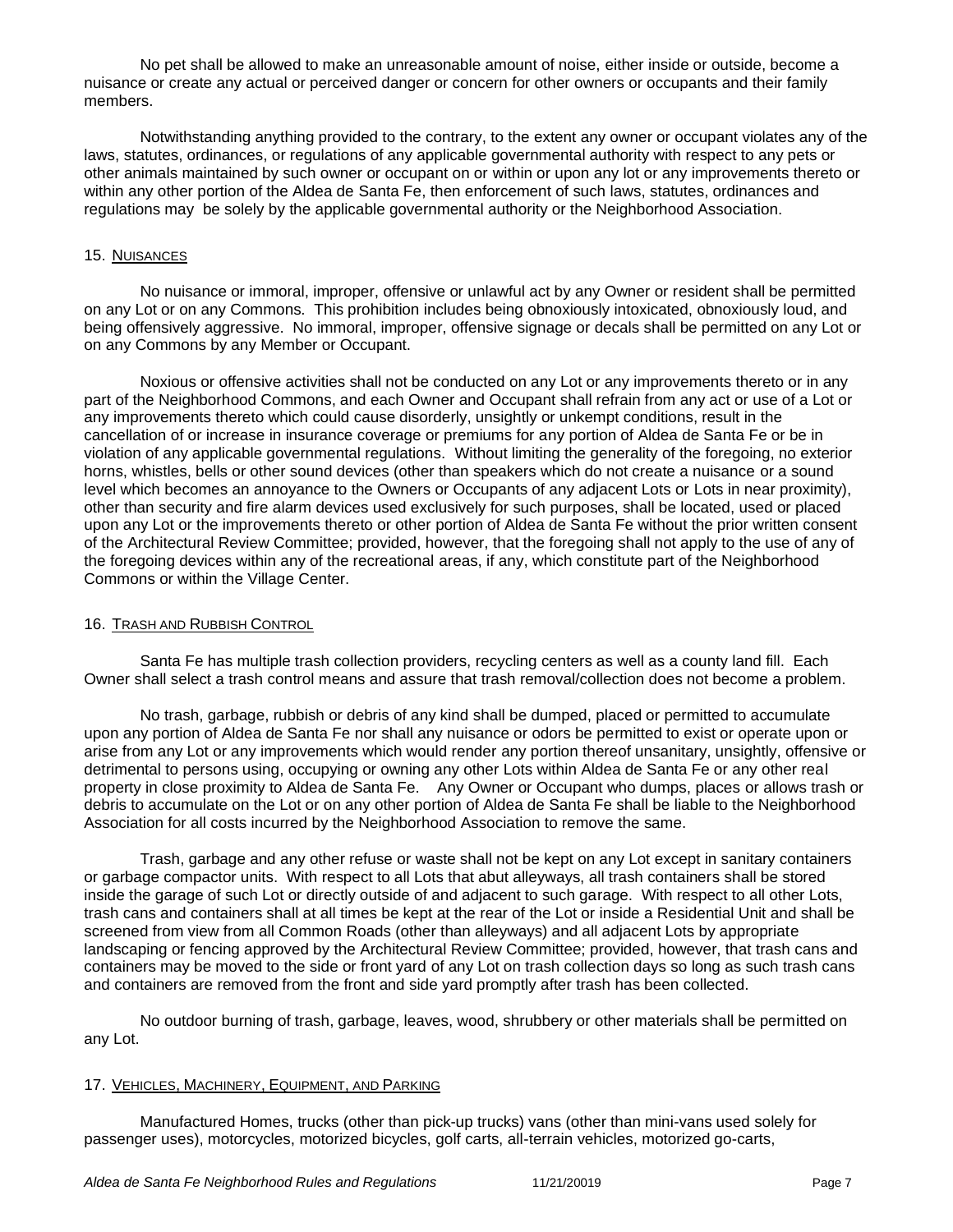lawnmowers, tractors, tools, construction machinery and equipment of any type or nature, boats and any other type of watercraft, including boat trailers, and any other similar types of vehicles, machinery or equipment (other than bicycles) shall not be permitted, stored or allowed to remain on any Lot unless the same is placed, stored and maintained within a wholly-enclosed garage on such Lot.

Neither the Neighborhood Commons nor the Common Roads shall be utilized for the parking or storage of any of the foregoing vehicles, recreational vehicles, machinery or equipment. The Neighborhood Association may, but without obligation, designate a specific area within Aldea de Santa Fe for the storage of any of the foregoing vehicles, recreational vehicles, machinery and equipment for use by all Owners or Occupants. No allterrain vehicles, motorized go-carts, motorcycles or motorized vehicles of any type shall be allowed to be operated on trails or open space within Aldea de Santa Fe.

No unlicensed vehicles shall be operated on the streets in Aldea.

No parking of inoperable, significantly wrecked and/or unsightly, up on jacks and/or blocks, motorized vehicles of any kind shall be allowed on the Common Roads within the Property or on any Lot including but not limited to vehicles with expired license plates, unregistered vehicles. The Board, in its sole discretion, shall determine whether a vehicle is significantly wrecked and/or unsightly.

No Owner or Occupant shall repair or restore any vehicle, machinery or equipment of any kind upon or within any Lot or within any portion of the Neighborhood Commons, except (i) within enclosed garages or workshops or (ii) for emergency repairs and then, only to the extent necessary to enable the immediate movement thereof to a proper repair facility located outside of Aldea de Santa Fe. Vehicle parking in nondesignated locations is strictly prohibited.

No vehicles or other personal property of any Owner or Occupant shall be parked or allowed to remain in any of the alleyways of the Common Roads that interfere with vehicular or pedestrian access through such alleyway or access into or out of any garages situated on such alleyway.

No parking is allowed on Avenida Aldea, Avenida Frijoles or La Vida Trail, except where indicated by signage or striping.

Vehicles used primarily for commercial purposes with or without commercial writings on their exteriors are prohibited from being parked on any Lots within the Neighborhood or within any of the Neighborhood Commons, except in wholly enclosed garages or other structures located on a Lot or in areas which may be designated by the Board as parking areas for such vehicles. Governmental vehicles, including but not limited to, fire, police, state and federal vehicles are excluded from this restriction. Notwithstanding the foregoing, the above provisions shall not be applicable to any other trucks, vans, commercial vehicles and vehicles with commercial writings on their exteriors shall be allowed temporarily within parking areas or spaces within the Neighborhood Commons during normal business hours for the purpose of providing services to any Lot and any improvements thereto; provided, however that (a) no such vehicle shall be authorized to remain on the Neighborhood Commons or Common Roads overnight other than in parking areas designated by the Architectural Review Committee, and (b) such vehicles shall only be parked in designated parking areas.

All applicable county and city of Santa Fe traffic rules and ordinances shall be applied to the Common Roads of Aldea de Santa Fe.

Vehicles cannot be parked in a manner in which any portion of a vehicle extends past the rear of a house that backs up to open space. This rule does not apply to houses on alleys.

Street parking spaces and/or parking lot spaces are not Owner assigned. No Owner or a lot owns a street parking space. All such spaces are available on a "first come/first serve" basis. Residents are required to park their personal vehicles in their garages and/or designated parking spaces, leaving street parking available for guests.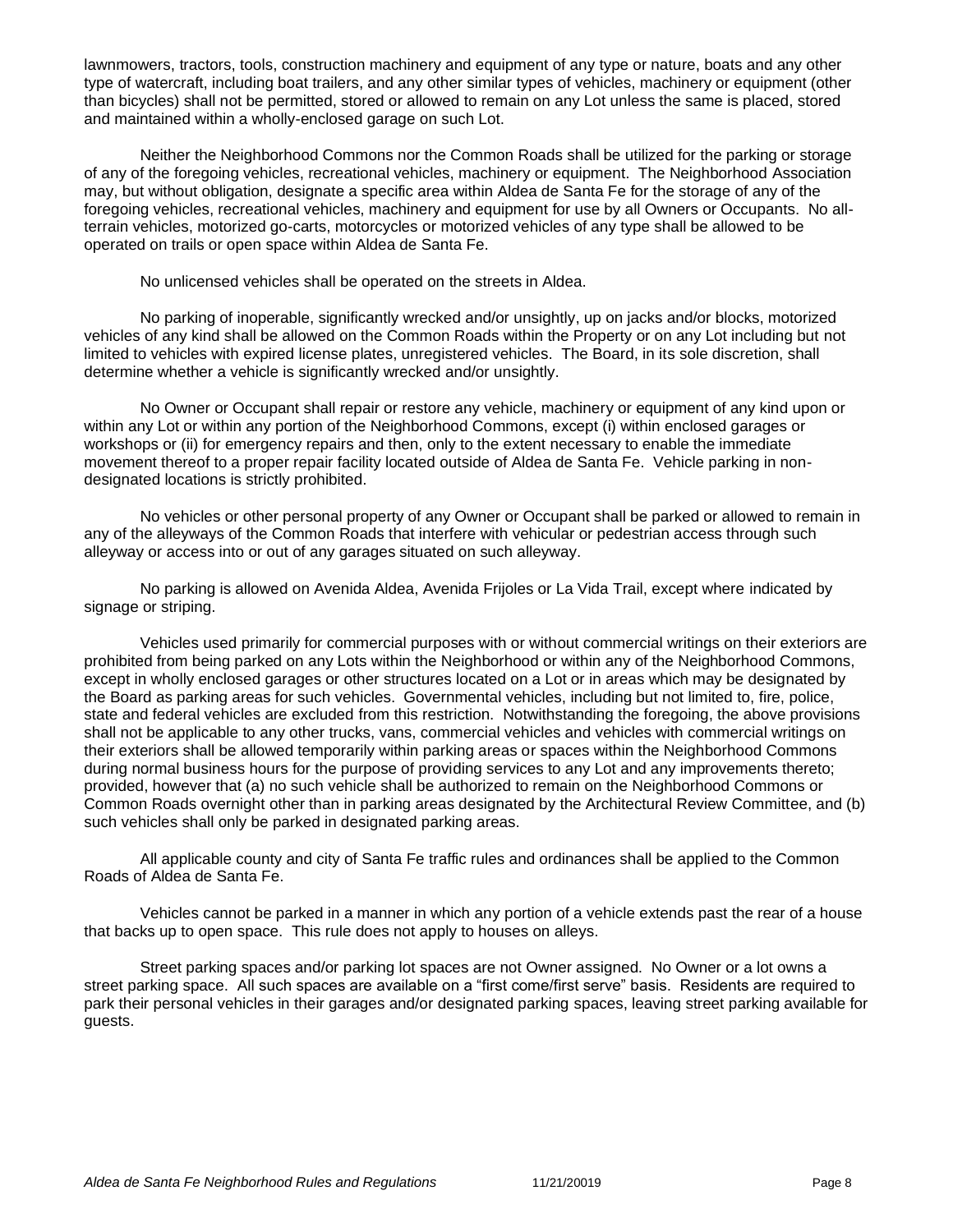#### 18. HOME BUSINESSES

Trade or business activity is permitted within a Residential Unit, so long as the existence or operation of the business activity is not apparent or detectable by sight, sound or smell from outside the Residential Unit, and is in compliance with all laws, including licensing and zoning laws.

Parking and/or traffic for home businesses which adversely affect residents and/or their guests is prohibited.

# 19. TEMPORARY SIGNAGE

No temporary signs or advertising posters of any kind shall be maintained or permitted on any Lot or within any windows or on the exterior of improvements to any Lot or elsewhere on any portion of Aldea de Santa Fe.

Placement of temporary signs will be allowed for MLS tours, special events and advertised open houses with prior approval from the Site Manager.

One open house sign may be placed in front of the home during the hours of the open house only. Directional signs and open house signage must be removed immediately after the event.

One sign for security systems per lot no larger than 6 inches by 6 inches is allowed.

One sign, designating the property as a certified National Wildlife Fund habitat, is permitted.

# 20. TEMPORARY STRUCTURES

No temporary house, trailer, shack, tent, barn, shed, storage shed, utility building, portable building, stable, poultry house or yard, rabbit hutch, tree house or other outbuilding or structure of any kind, shall be permitted, constructed, installed or allowed to remain on any Lot. The foregoing shall not be deemed to prohibit any detached garages or other buildings which are approved in writing by the Architectural Review Committee.

# 21. WATER FEATURES

Outdoor hot tubs, reflecting ponds, saunas and whirlpools may be constructed, installed and maintained on any Lot but only to the extent that the Architectural Review Committee has approved the same in writing and the construction of the same satisfy all restrictions and requirements imposed by the Architectural Review Committee with respect thereto. Pools shall not be permitted on Lots upon which a Residential Unit may be or is constructed. Santa Fe County and the Architectural Review Committee shall have the right to adopt further rules and regulations governing the construction of outdoor water facilities and amenities within Aldea de Santa Fe.

# 22. USE AND LEASING OF RESIDENTIAL UNITS

"Leasing" is defined as regular, exclusive occupancy of a Unit by any person other than the Owner, for which the Owner receives any consideration or benefit, including, but not limited to, a fee, service, gratuity, or compensation. A Lot may be leased only in its entirety (*e.g*., separate rooms within the same Unit may not be separately leased). No fraction or portion may be leased.

Residential Units in the Neighborhood shall be used and occupied only for single-family residential purposes. The leasing or rental of any Residential Unit within the Neighborhood shall be authorized subject to the following: (a) the lease shall be in writing and must be for a term of at least three (3) months and (b) all Occupants of such Residential Unit shall at all times comply with the terms and provisions of the Neighborhood Declaration and these Rules and Regulations. The maximum number of persons who may reside in any of the Residential Units located in the Neighborhood shall be equal to the product obtained by multiplying the number of bedrooms situated in such Residential Unit by two (2).

No structure on a Lot other than the primary Unit shall be leased or otherwise occupied for residential purposes, except that structures used for ancillary purposes, such as an "in-law suite" or detached "guest house,"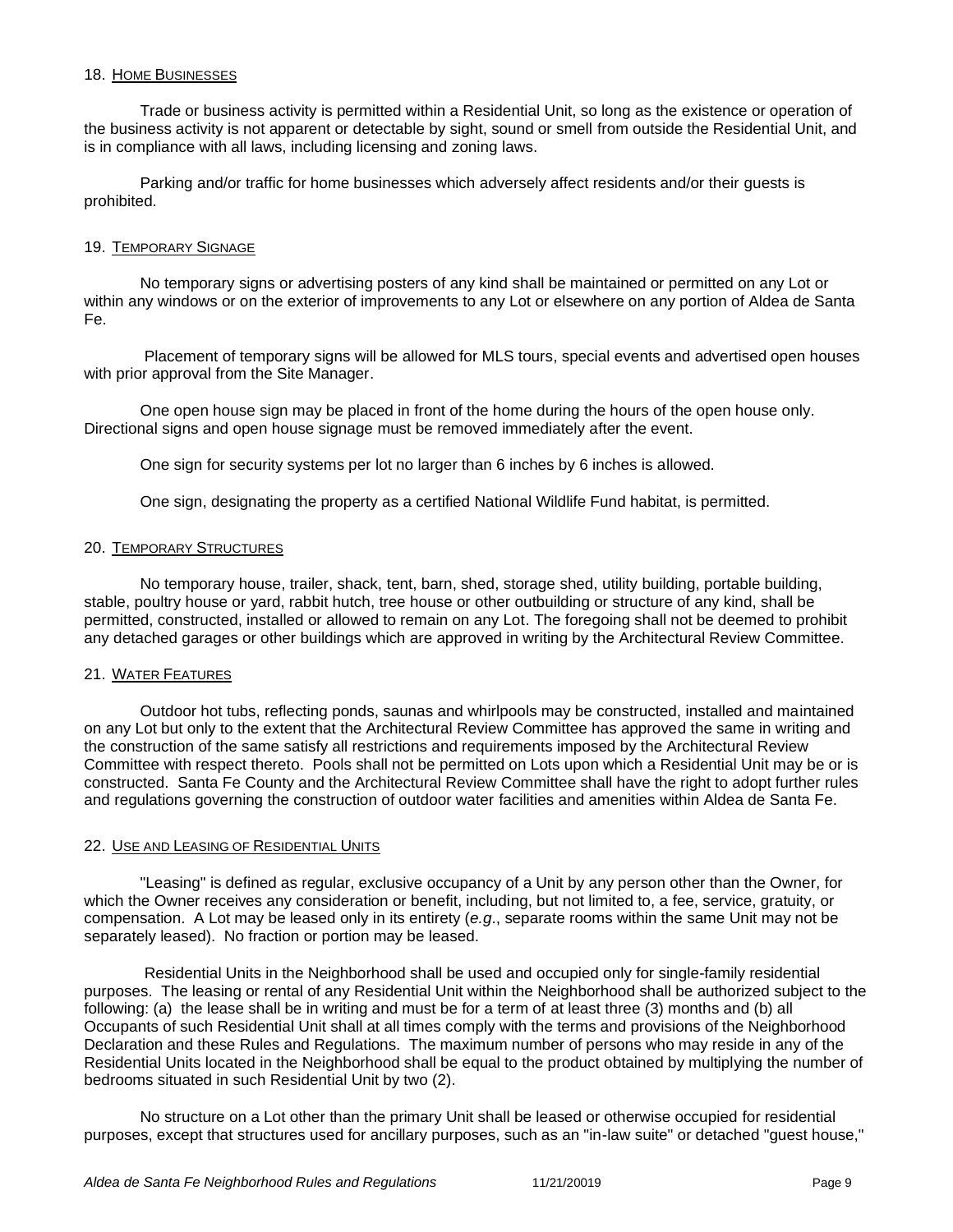may be occupied, but not independently leased. There shall be no subleasing of a Unit or assignment of leases.

All leases shall require that tenants and all occupants of the leased Lot are bound by and obligated to comply with the Governing Documents.

A copy of the lease, receipt signed by tenant acknowledging receipt of the governing documents and agreement to abide by same and address and contact information of the property owner together with such other additional information as the Board may require, shall be given to the Board or its designee by the Owner within ten days of execution of the lease. The Board may adopt reasonable use restrictions and rules regulating leasing and subleasing and the activities of Tenants and subtenants.

The Board of Directors prohibits the leasing of any Residential Unit while the Owner is in default in the payment of any Assessment Charge or in violation of the Neighborhood Declaration. If the Residential Unit is leased in violation, the Board of Directors shall fine the Owner and evict the tenant as if it were a tenant violation under Section 10.9 (c) of the Neighborhood Declaration.

#### 23. FLYER BOXES

Owner notices, flyers or advertisements may be posted in the flyer boxes located on the mailbox clusters with the prior consent of the Site Manager.

#### 24. COMPLAINTS

Complaints regarding all services or the condition of any portion of Aldea de Santa Fe shall be made in writing to the Board of Directors and Site Manager. Response to complaints will be made by the Board of Directors or Site Manager as appropriate.

Comments heard in a meeting of the Board of Directors may be responded to at the pleasure of the Board.

To facilitate communications and transparency within the Neighborhood Association, it is requested that all Owners and residents provide their email address to the Site Manager.

# 25. DAMAGE TO PROPERTY

All Owners will be held responsible for the conduct of their immediate family members, guests, invitees, pets and Occupants while on or within any portion of Aldea de Santa Fe and for their adherence to all of these Rules and Regulations. Each Owner shall be responsible and reimburse the Neighborhood Association or third parties as appropriate for any damage to any of the Neighborhood Commons or to the property of any third party caused by such Owner, his/her immediate family members, guests, invitees, pets and any Occupants of the Residential Unit of such Owner.

#### 26. FIREARMS AND WEAPONS

It is prohibited to discharge into Aldea de Santa Fe any firearm, projectile weapon or explosives, including, but not limited to, BB guns, pellet guns, air guns, crossbows, longbows, fireworks or other device capable of causing injury to persons or animals or damage and destruction of property. Throwing knives, slingshots, paint guns, throwing stars, nunchaku and other weapons of the martial arts are not to be used in Aldea's Commons and Open Spaces. Law enforcement officers on official duty are excepted.

#### 27. FLAMMABLE, EXPLOSIVES AND TOXIC SUBSTANCES

No Owner or Occupant shall dispose or dump on or within any portion of Aldea de Santa Fe any flammable, combustible, explosive or other harmful fluids, chemicals or substances or any toxic or hazardous waste or substance.

No Owner or Occupant shall store any flammable, combustible, explosive or other harmful fluids,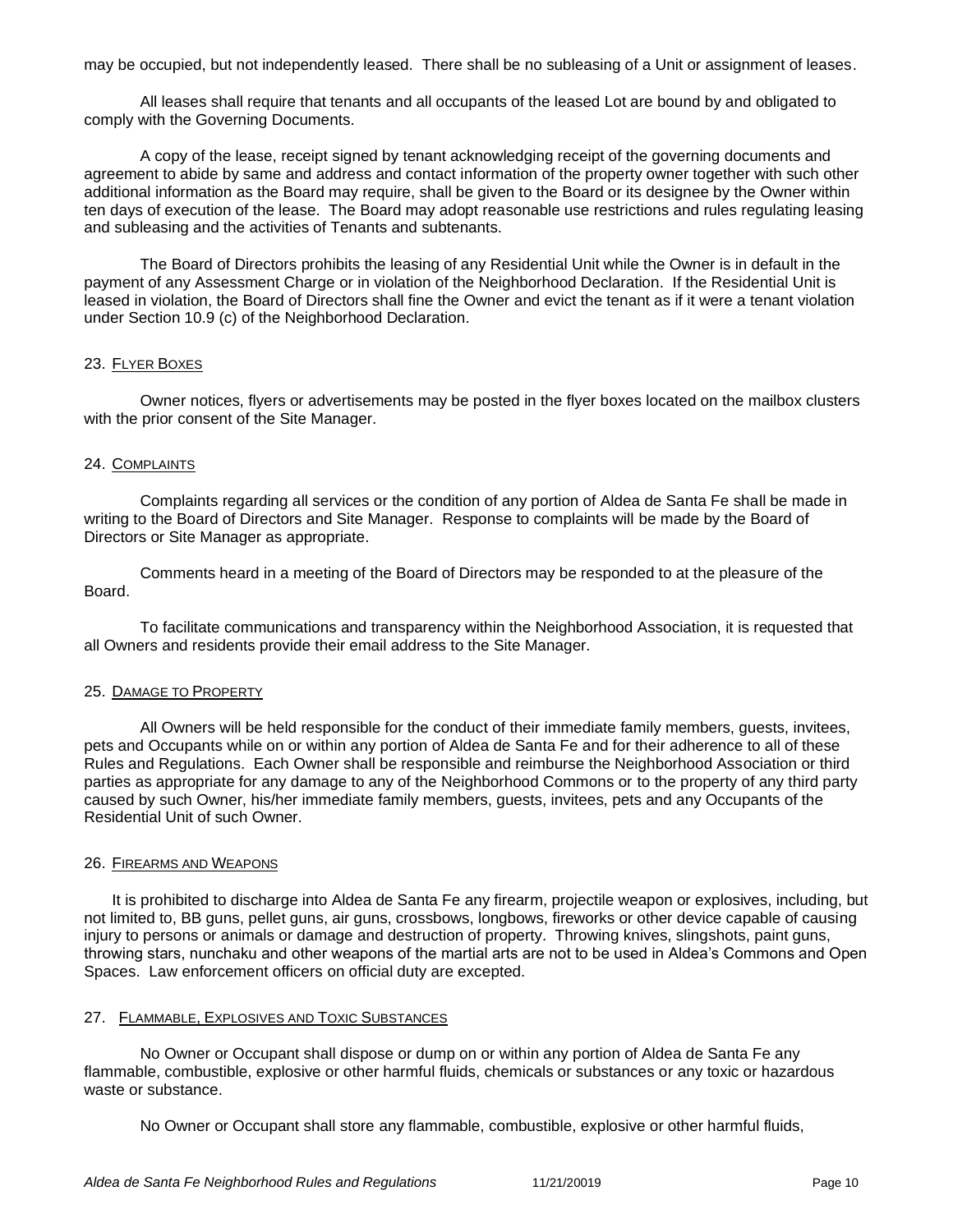chemicals or substances or any toxic or hazardous waste or substance except as shall be necessary and appropriate for permitted uses of a Lot or any improvements thereto; provided, however, the foregoing shall not be applicable to the Neighborhood Association in connection with the maintenance and operation of any of Aldea de Santa Fe. Fireworks of any kind are not permitted.

# 28. FIRE RISK

Owners and residents must comply with Santa Fe County / Santa Fe Fire Marshal directives. All Owners must have a spark arrestor on each chimney. No fires are allowed in any open space and/or Neighborhood Commons. Fire pits may be allowed with Architectural Review Committee approval depending on location, design and materials.

# 29. WATER CONSERVATION AND EROSION CONTROL

Compliance with Santa Fe County watering restrictions, if any, is mandatory.

Dumping anything within Aldea de Santa Fe arroyos is a violation of the Governing Documents and State and Federal law. Erosion control and terrain management is the responsibility of the Architectural Review Committee.

# 30. NOISE

Aldea de Santa Fe is an established and densely populated neighborhood. Santa Fe County Ordinance No. 2009-11, Ordinance to Prohibit Excessive, Unnecessary and Unreasonable Noise and Public Nuisances applies.

The Design Code establishes specific requirements for noise control during construction.

Owners objecting to noise are to register complaints with Santa Fe County Code Enforcement and the Aldea Site Manager. The Site Manager may act to abate noise without complaints being registered.

No one shall operate powered equipment prior to 8 AM or after 8 PM. No gas-powered lawn maintenance equipment shall be operated at any time within Aldea de Santa Fe. However, the foregoing shall not be applicable to the Neighborhood Association.

# 31. AMENITIES

Any use of the First Floor of the Community Center must be requested and reserved through the Site Manager. Only Owners in good standing may use the Community Center. The requesting Owner must remain at the Community Center for the duration of the event.

Playground and recreational facilities are available to Aldea residents without prior authorization. The area must be left clean and ready for use by the next resident. Report adverse conditions of the facilities to the Site Manager.

Each Owner acknowledges and agrees that the use of any of Aldea's recreational facilities are subject to the terms and provisions of these Rules and Regulations and may have any and all use rights relating to such recreational facilities suspended as determined by the Board of Directors.

#### 32. NEIGHBORHOOD COMMONS

No Owner or Occupant may use the Neighborhood Commons for any event without prior written approval from the Site Manager. The Site Manager shall approve or disapprove such request for a special events permit.

No personal property and/or items shall be placed or stored on any part of the Neighborhood Commons without prior Board approval.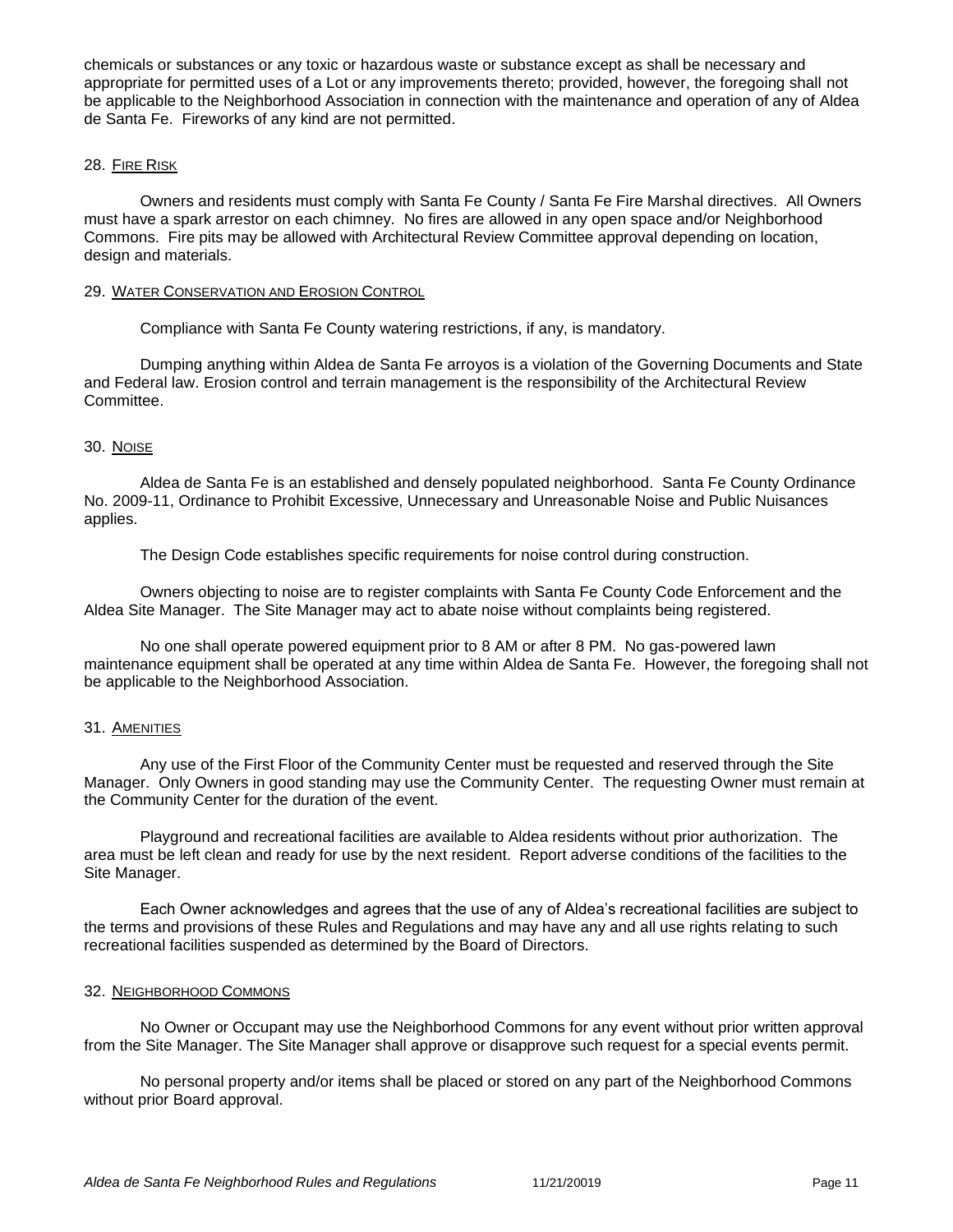#### 33. ADDITIONAL REGULATIONS

In addition to the restrictions set forth in these Rules and Regulations, (a) the Architectural Review Committee shall have the responsibility to recommend modifications and amendments to the Design Code for Board approval, in order to impose such other, further or different requirements or restrictions which shall be binding on all Owners, Lots and all improvements thereto, including the adoption of additional or more specific requirements and restrictions governing the improvement and use of any Lot, and (b) the Board shall have the right from time to time and at any time to adopt, modify and amend these Rules and Regulations in such a manner as the Board, in its Sole Discretion, determines to be appropriate, which modifications and amendments to these Rules and Regulations shall be binding on all Owners and all Lots.

# 34. ENFORCEMENT AND REMEDIES

Failure of the Owner, family member, guest, resident, tenant, contractor, builder or vendor to comply with directions from the Governing Documents can result in a fine and/or legal action against the Owner.

In the event any of the provisions of these Rules and Regulations are breached or are not otherwise being complied with in all aspects by any Owner or Occupant or the respective family members, guests, invitees, agents, employees or contractors of any Owner or Occupant, then the Neighborhood Association or the Architectural Review Committee shall each have the right, at their option, to (i) enjoin such violation or noncompliance and/or (ii) through their designated agents, employees, representatives and independent contractors, enter upon such Lot or any improvements thereto, and take all action necessary to extinguish or correct such violation or breach.

Any Owner who is believed to be in violation of this Neighborhood Declaration, or the Rules and Regulations, shall be given notice and an opportunity to be heard for alleged violations of the Owner or the Owner's family members, residents, guests, contractors, buildings or vendors. If a tenant is believed to be in violation of the Neighborhood Declaration or Rules and Regulations, the Neighborhood Association shall notify the Owner and tenant of the violation and provide an opportunity for a hearing. After such hearing, the Neighborhood Association shall have the right to assess fines, up to a maximum of five-hundred dollars (\$500.00) for a single violation or fifty dollars (\$50.00) per day for a continuing violation (to be adjusted according to increases in the cost of living) and may restrict the Owner's use of the Commons for up to sixty (60) days or until remedied, whichever is longer. Failure by an Owner to make payment in full of the outstanding Assessment Charge after written notice is provided by the Association shall result in (i) automatic termination of a Member's voting rights and rights to use the Commons, and (ii) removal as an officer or director.

All costs and expenses incurred by the Architectural Review Committee or the Neighborhood Association and/or Site Manager and staff in enforcing any of the provisions of these Rules and Regulations, including, without limitation, reasonable attorneys' fees, court costs, costs and expenses of witnesses, engineers, architects, designers, land planners and any other persons involved in the correction of any noncompliance or the removal of such violation or in any judicial proceeding, together with any other costs or expenses incurred by the Architectural Review Committee or the Neighborhood Association in connection therewith, shall be paid by such Owner who has violated or breached any of the provisions of these Rules and Regulations, shall constitute an Individual Lot Assessment to such Owner pursuant to the terms and provisions of the Neighborhood Declaration and, if the same is not paid when due, shall be subject to the other rights and remedies provided in the Neighborhood Declaration. Notwithstanding anything provided herein to the contrary, the rights and remedies of the Architectural Review Committee or the Neighborhood Association set forth in these Rules and Regulations shall not be deemed exclusive of any other rights and remedies which the Architectural Review Committee or the Neighborhood Association may exercise at law or in equity or any other rights and remedies specified in the Neighborhood Declaration.

# 35. MISCELLANEOUS

Aldea de Santa Fe is a private community. The Neighborhood Commons, including, without limitation, the streets, sidewalks and parks, are private and are provided for the use and enjoyment of all Owners and Occupants and their respective guests. Aldea de Santa Fe is not a gated community and therefore is open to the public.

The use of any of the Neighborhood Commons by the general public is subject to these Rules and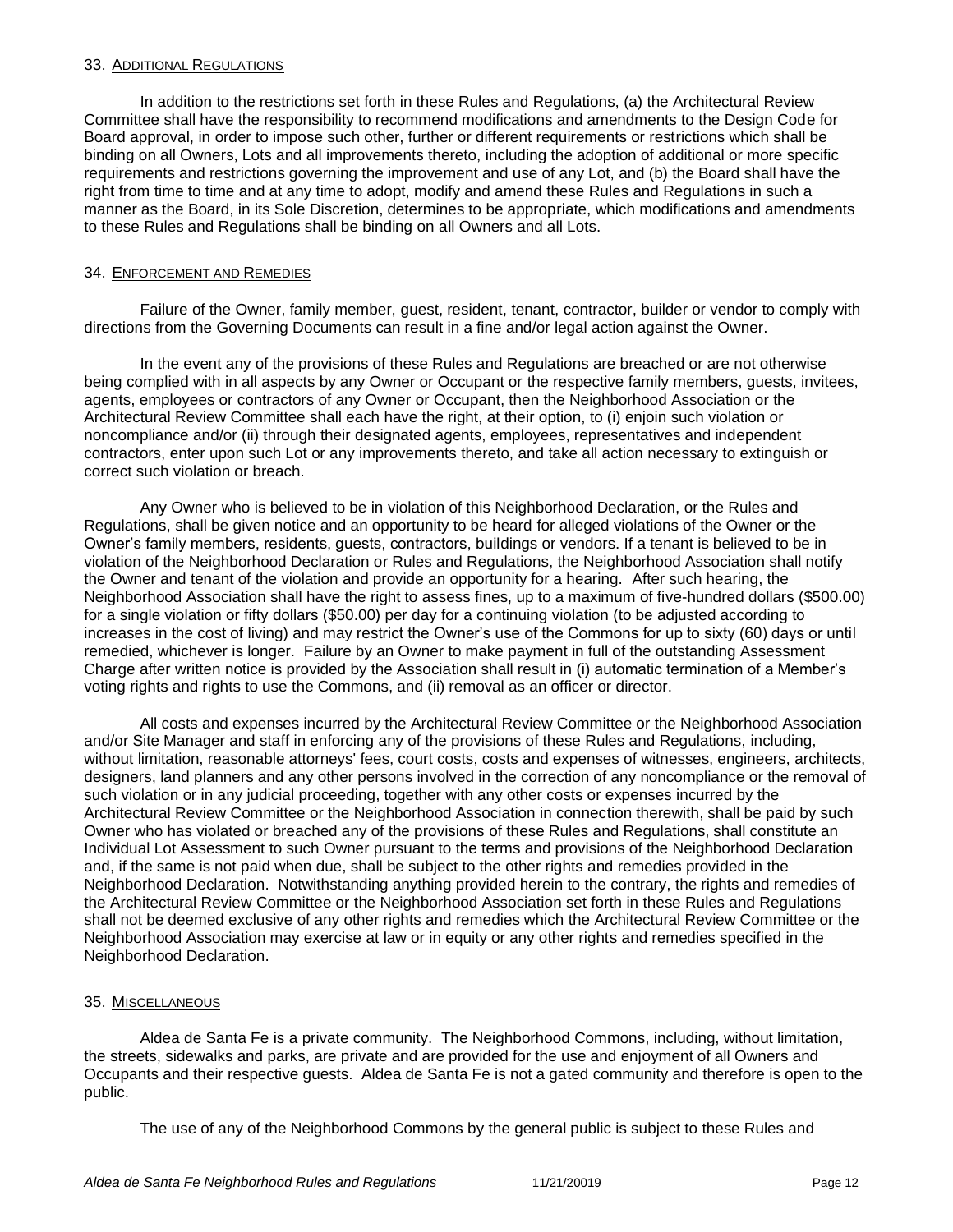Regulations and any other rules and regulations adopted from time to time by the Board and *should be observed* by all Owners and Occupants. No loitering, littering, soliciting, disturbances or abuse of the quiet enjoyment of the neighborhood of Aldea de Santa Fe by the general public will be allowed.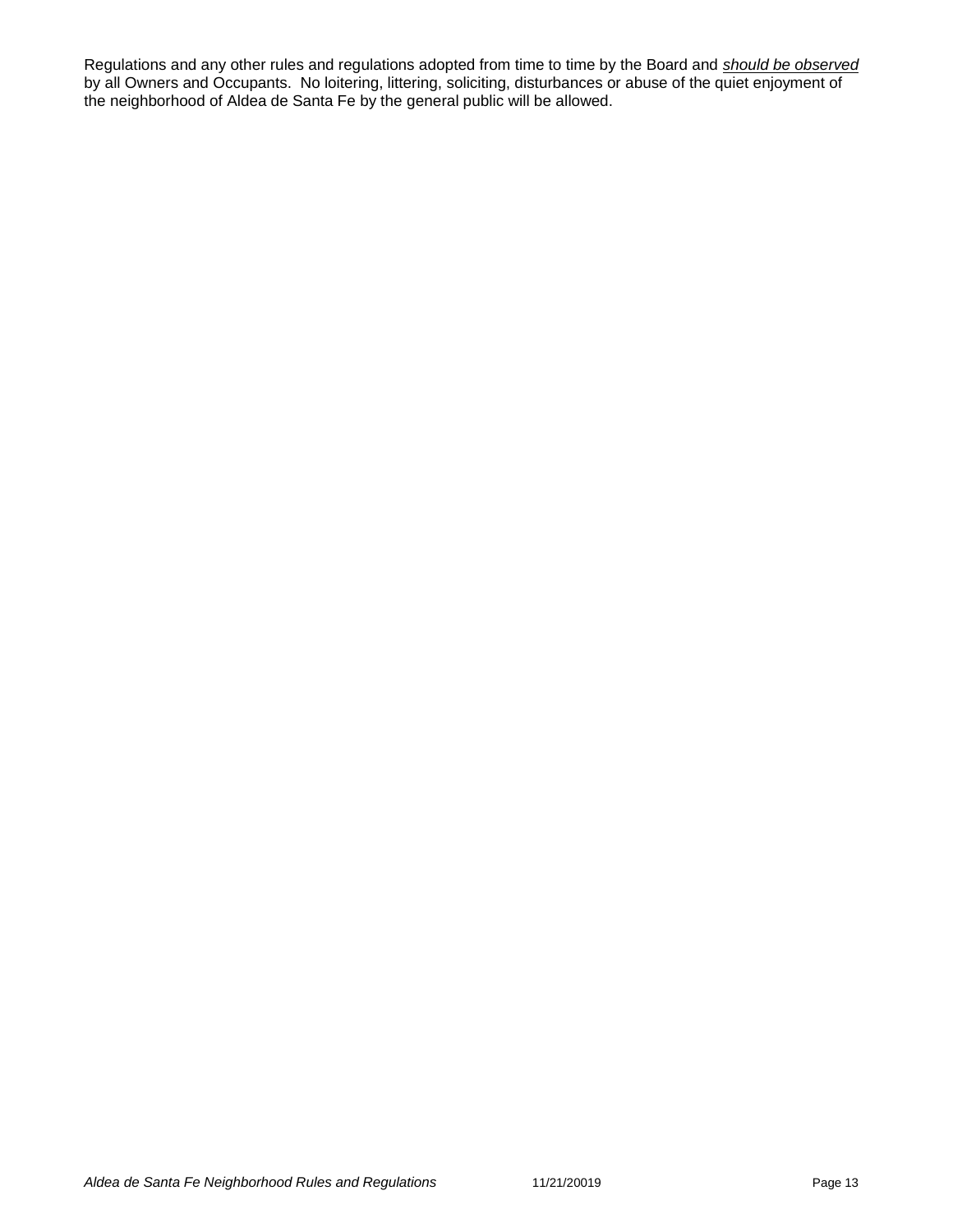# **DEFINITIONS**

The following definitions apply wherever the capitalized terms appear in these Rules and Regulations. Additional terms, which apply only to one article or section, will be defined as they appear. Capitalized terms not otherwise defined herein shall have their meanings as set forth in the Neighborhood Declaration.

A. ALDEA DE SANTA FE. "Aldea de Santa Fe" is all of the property made subject to the Master Deed Restrictions. Aldea de Santa Fe comprises the Master Development Plan Area. However, additional land may be added in accordance with the terms of the Master Deed Restrictions.

B. ARCHITECTURAL REVIEW COMMITTEE. The "Architectural Review Committee" is the panel established by the Master Deed Restrictions to administer the Aldea de Santa Fe Design Code.

C. BOARD. The "Board" is the Board of Directors of the Neighborhood Association.

D. BYLAWS. The "Bylaws" are the Bylaws of the Neighborhood Association. The Bylaws are attached as **Exhibit C** to the Neighborhood Declaration.

E. COMMONS. The "Commons" comprise all real property within Aldea de Santa Fe, except those areas designated on the Plat (and any subsequent Plat) as Lots, and future phases/un-platted areas. Provided however, that upon the recording of any plat containing any portion of future/un-platted areas as designated on the Plat all such areas shall be included in the Commons, except those areas shown as Lots. Open space, streets, alleyways, parks and parking areas within Aldea de Santa Fe are all part of the Commons. The Commons also include any improvements on that real property, all utilities, utility easements and other easement rights or personal property, and any other property of any type specifically designated as Commons. Subject to any needed governmental approvals, the Neighborhood Association may approve trails, horse stables, recreational areas and botanical gardens in the open space. The open space Lot of approximately twenty-nine (29) acres, identified on the Plat as Tract G, north of La Vida Trail and adjacent to Las Campanas Estates II, shall not be used for horse stables or ball fields. Commons does not include private common areas within a Compound.

F. COVENANTS, RULES & REGULATIONS COMMITTEE. The Covenants, Rules & Regulations Committee, a committee of the Board, reviews and rules on outstanding violations with the Aldea de Santa Fe Homeowners Association.

G. DESIGN CODE. As established by the Master Deed Restrictions, the "Design Code" establishes the plan for the development of Aldea de Santa Fe through its regulation of land use, architecture and environment. The Design Code does not need to be recorded to be effective but shall be available from the Architectural Review Committee.

H. GOVERNING DOCUMENTS. The collective regulating documents for Aldea de Santa Fe. These include, but are not limited to, Amended and Restated Master Deed Restrictions; Amended, Restated and Supplemental Declaration of Charter, Easements, Covenants and Restrictions; Residential Design Code; Policies and Resolutions; Plant List; and Rules and Regulations. Amendments, Revisions and Exhibits to these documents are included in this definition.

I. LEASE A regular, exclusive occupancy of a Unit by a person other than the Owner, for which the Owner receives any consideration or benefit, including, but not limited to, a fee, service, gratuity, or compensation.

J. MASTER DEED RESTRICTIONS. The "Master Deed Restrictions" are the Aldea de Santa Fe Amended and Restated Master Deed Restrictions recorded in Book 2233, Pages 271-301, records of Santa Fe County, New Mexico, which apply to all deeds granted within the Plat, are intended to ensure the proper application of the Design Code during the development stage and to impose other restrictions designed to further the development of the Neighborhood.

K. MEMBER. Each Owner is a "Member" of the Neighborhood Association, as provided in Section 6.4 of the Neighborhood Declaration. Furthermore, pursuant to Section 6.4 of the Village Center Declaration, each